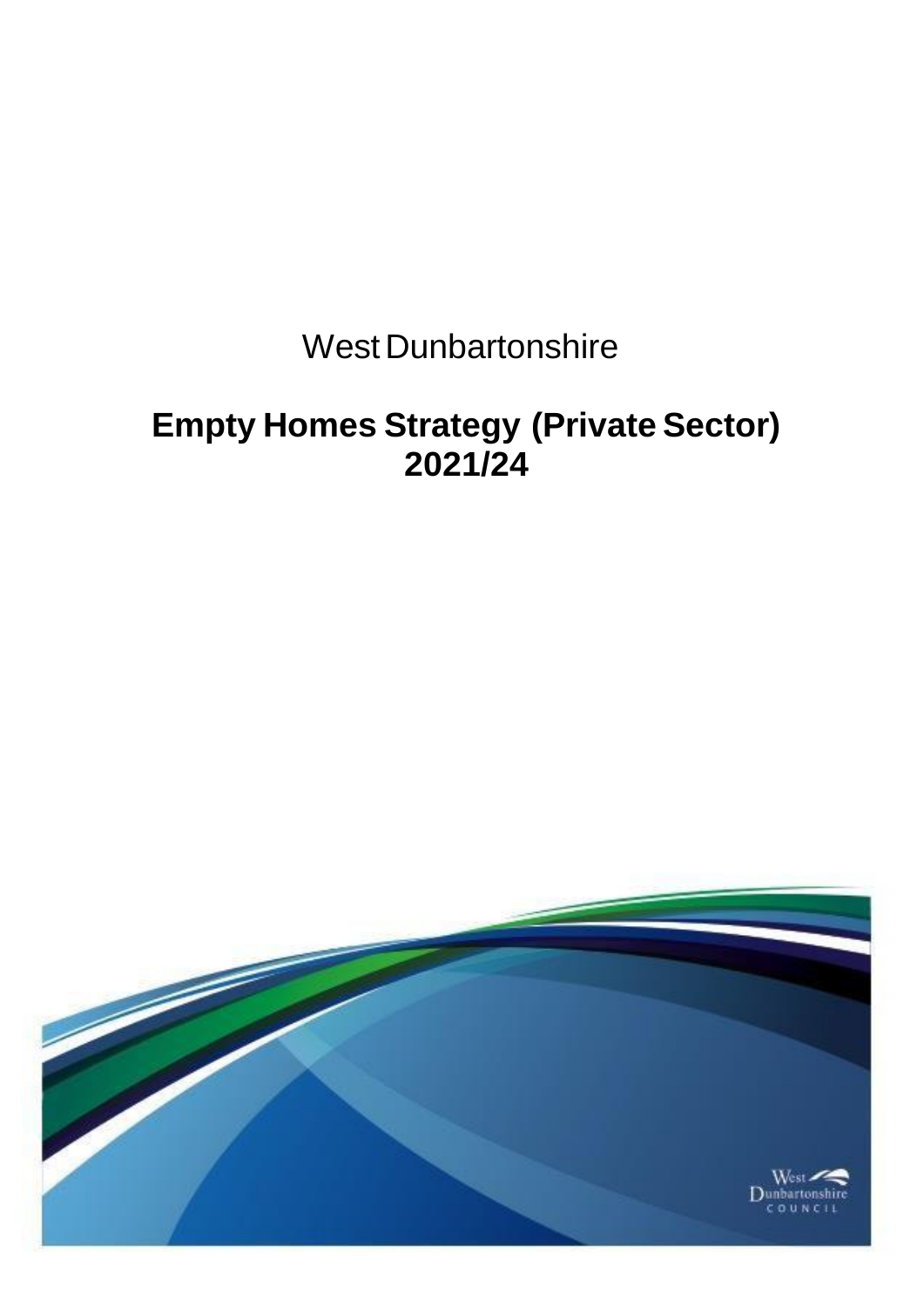



# **CONTENTS**

| 2. Impact of Empty Homes and benefits of bring them back into use  4 |  |
|----------------------------------------------------------------------|--|
|                                                                      |  |
|                                                                      |  |
|                                                                      |  |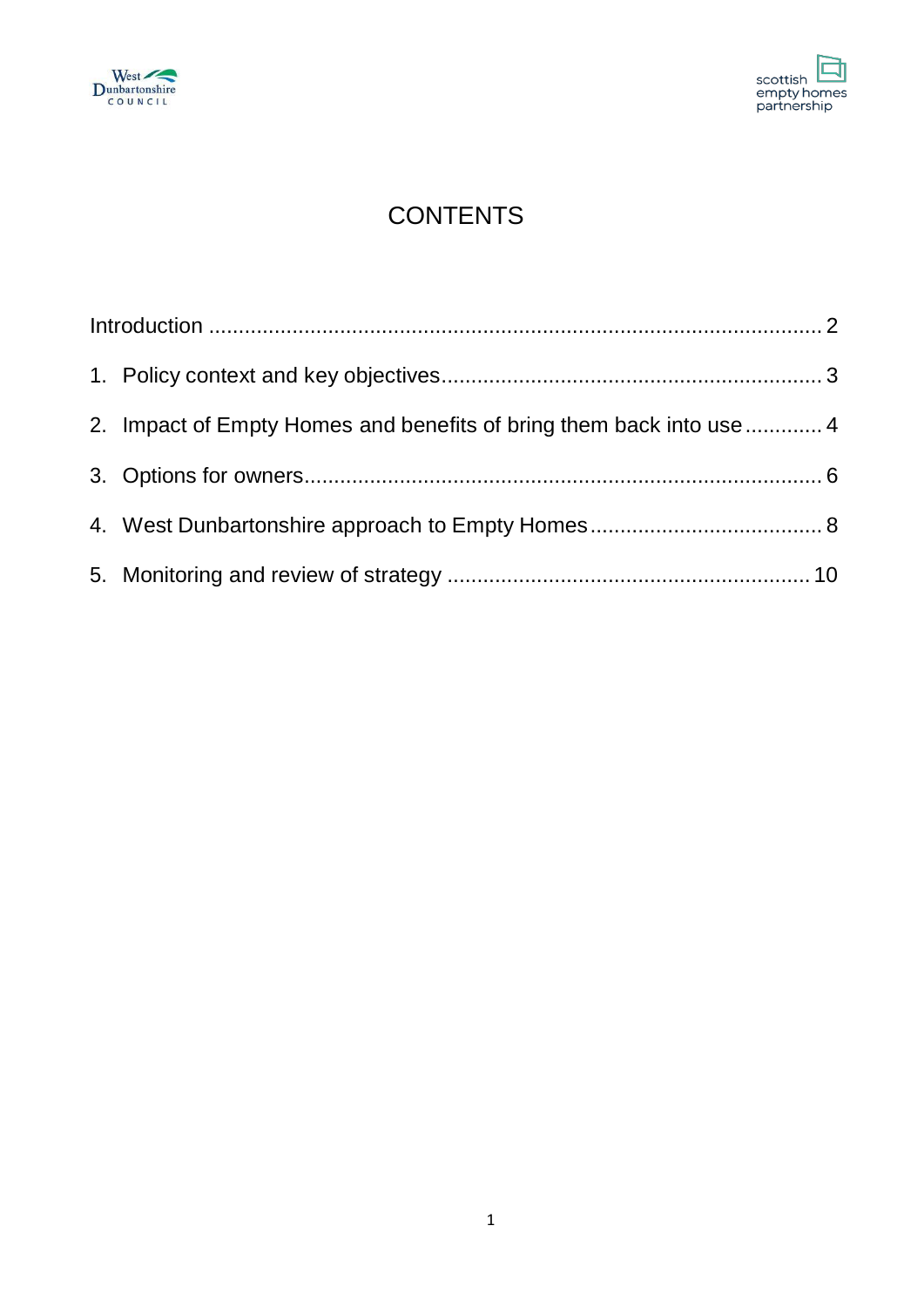



# <span id="page-2-0"></span>**Introduction**

# **Scottish Empty Homes Partnership**

The Scottish Empty Homes Partnership is funded by the Scottish Government and hosted by Shelter Scotland. The partnership exists to encourage Scotland's approximately 40,000 privately-owned long-term empty homes back into use. At a time of a housing emergency we know that every home matters.

The partnership was first formed in 2010, after the review of the private rented sector identified that empty homes can play an important part in meeting our housing challenges.

The aim of the Scottish Empty Homes Partnership is to bring as many privately-owned empty homes back into use as possible by meeting the following four objectives:

#### **Encourage every council in Scotland to have a dedicated Empty Homes Officer**

In local authority areas where owners can access advice and information, more homes are unlocked;

### **Support the national network of Empty Homes Officers**

Empty Homes Officers give advice and information on a range of issues and the partnership support them with tailored training, workshops and facilitated best practice meetings;

# **Encourage registered social landlords, community groups and other private bodies to engage in empty homes work**

A single empty home can cause a nuisance to a community and clusters of empty homes can lead to a spiral of decline. The partnership aims to make sure that other organisations recognise the importance and value of bringing derelict properties back into use.

### **Encourage councils to mainstream empty homes work**

It doesn't make financial sense to allow properties to remain empty and deteriorate.

### **What is an Empty Home and why are they empty?**

An Empty Home is considered to be one that has been sitting empty for 6 months or more. There are a number of reasons why properties become empty including:

- The property is difficult to sell or let:
- The property is being renovated;
- The owner does not have the finances, motivation or time to deal with the property;
- The property has been re-possessed;
- Probate issues; and/or
- The owner is in care/hospital or has moved out of the country.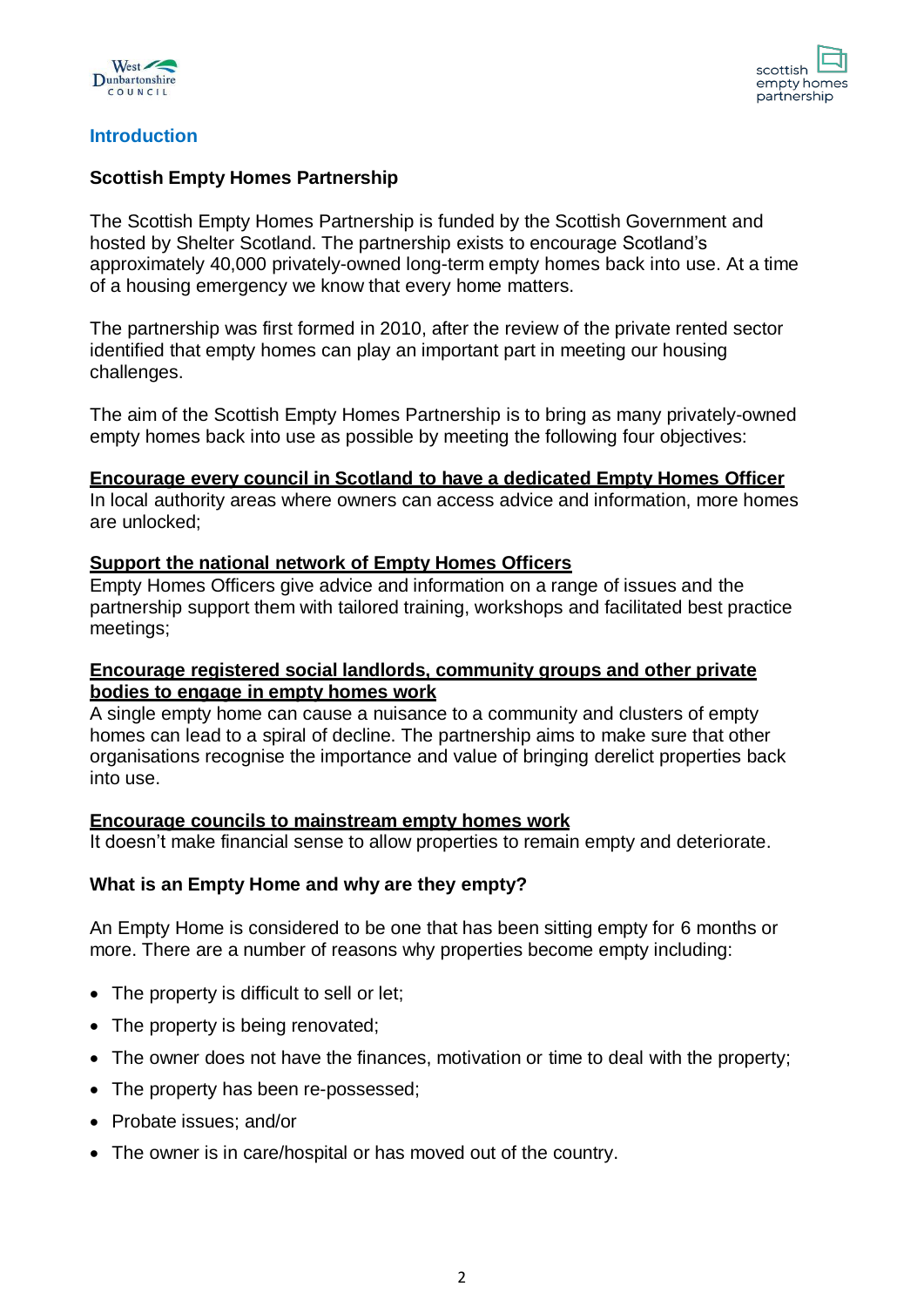



# **Section 1 – Policy context and key objectives**

# **National context**

Scotland has more than 40,000<sup>1</sup> long term empty homes in the private sector. It is estimated that 23,000 new homes will need to be built each year to keep up with the growing number of households in Scotland. The reuse of empty homes would help towards achieving this goal.

According to the 2019 Scottish Household Survey, covering 2.50m households, the private rented sector accounts for 14% of the housing market (up from 5% in 1999), whilst in the same time the social rented sector accounts for around 24% of the market (down from 32% in 1999).

The number of households living in the private rented sector has increased from 120,000 in 1999 to 340,000 in 2019, this is an increase of 283%. There are  $130,000^2$  households on waiting lists in Scotland, with 22,386<sup>3</sup> homes being completed across the country over the year ending June 2019.

Therefore, the empty homes problem is an issue that needs addressing. Through empty homes work the Council can provide an added boost to local housing supply and help regenerate communities. The Scottish Government has recognised and prioritised the issue of empty properties by asking Local Authorities to demonstrate in their Local Housing Strategies how the issue of empty homes is being addressed.

# **Local context**

West Dunbartonshire Council currently employs an Empty Homes Officer (EHO) that is a shared service with Renfrewshire Council. This post has been in place since August 2012 and the EHO also works closely with Shelter Scotland, who run the Scottish Empty Homes Partnership. This involves attending Best Practice Group meetings with fellow Empty Homes Officers, where best practice ideas are shared and knowledge developed. A system has been set up to allow Empty Homes to be tackled in a targeted manner using a number of information sources including Council Tax records. The most recent data, published by the Scottish Government, showed that West Dunbartonshire had 422<sup>4</sup> properties recorded as being empty for over 6 months, 246 of which had been empty for longer than 12 months.

### **Strategic links and key objectives**

The Scottish Government has included Empty Homes within the scope of the Local Housing Strategy. West Dunbartonshire Council's Local Housing Strategy 2017/22 recognises the part that bringing empty properties back into use can play in increasing housing supply. It is important therefore that we can demonstrate the measures the Council is taking to get empty homes back into use and our Empty Homes Strategy has the following key objectives:

- Maximise the re-use of empty homes;
- Reduce the number of long term empty problem properties;
- Help to alleviate the effects of homelessness and waiting list in WDC; and
- Support Town Centre regeneration.

<sup>1</sup> <https://emptyhomespartnership.scot/about-us/>

<sup>&</sup>lt;sup>2</sup> <https://www.gov.scot/publications/scottish-household-survey-2019-annual-report/>

<sup>&</sup>lt;sup>3</sup> <https://news.gov.scot/news/11-percent-rise-in-number-of-new-build-homes-completed-in-2019>

<sup>4</sup> <https://www.gov.scot/publications/housing-statistics-empty-properties-and-second-homes/>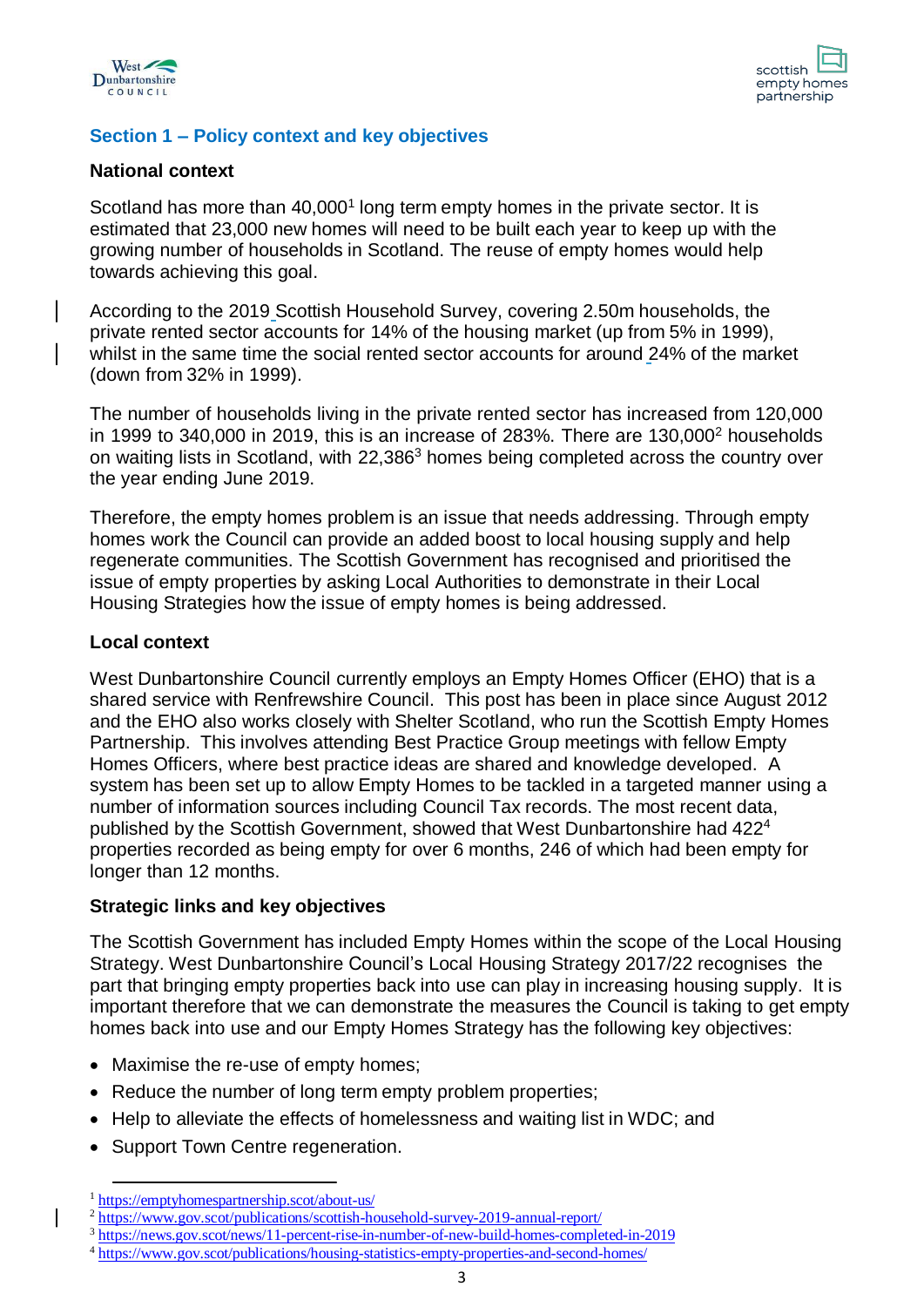



# **Section 2 – Impact of Empty Homes and benefits of bringing them back into use**

### **Impact of Empty Homes**

When a property remains empty for a significant period of time, or is attracting unwanted attention, it could be considered to be a problematic long term empty property. Engaging with the owners of these properties and encouraging them to tackle the specific challenges that exist, can be a lengthy process that requires persistence to achieve a successful end result of 'back in use'.

Empty properties can also become an eyesore for a local community and can attract unwanted antisocial behaviour. People who live next to or in sight of empty homes tend to suffer from increased stress and anxiety, and can be shown to have decreased levels of trust in their Council. Bringing these homes back into use not only helps alleviate these impacts but also helps restore faith in the Council.

# **Benefits of bringing Empty Homes back into use**

Bringing Empty Homes back into use can help address housing need. At the end of 2019/20, there were 4876 households on the Council's housing list and during that year there were 1021 homeless presentations made in West Dunbartonshire. Increasing the number of properties that can be used for affordable housing is beneficial as it increases the housing options for the most vulnerable members of our community.

Another key benefit of empty homes work will often be Council Tax retrieval. This occurs in a number of ways. Firstly, there is the fact that many empty homes are being charged a discounted rate of Council Tax for the first year (between 50% and 90% of the full charge), so if those properties are brought back into use quicker, then the owner is paying full Council Tax quicker, and therefore the Council increases the revenue generated.

An owner may also not have realised they are being charged Council Tax for an empty home, they may not be able to afford to pay and some disagree with the principle that they should be paying.

Providing assistance to bring these properties back into use has a positive impact in terms of debt recovery, as owner will often clear their arrears once their house is sold or let and new owners/tenants tend to pay their Council Tax more promptly.

There are also social benefits of having less empty homes in an area. These include greater pride in an area, which can lead to less crime, particularly vandalism. Empty homes are more prone to anti-social behaviour than an occupied home because there is nobody living in the house keeping it secure. Consequently, they can be entered more easily either by squatters or people looking to use the property for anti-social purposes or to commit anti-social acts.

As well as locking communities into a spiral of decline, areas with concentrations of empty homes can trap local authorities and other public services into a spiral of reactive spend as a result of this activity.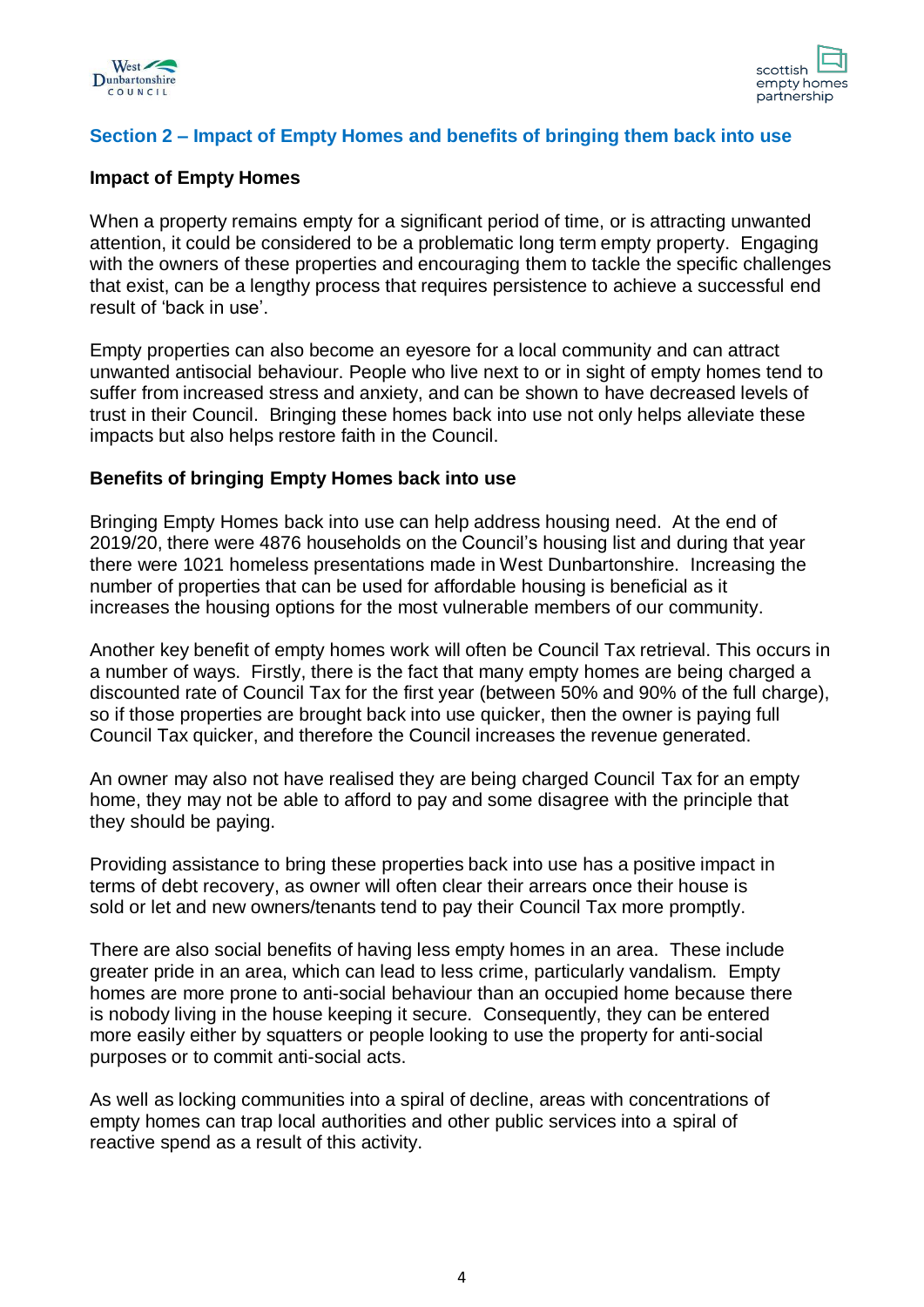



A high number of empty homes in an area reduces the confidence of investors in that area, whereas the sight of a number of formerly empty dwellings springing back to life gives confidence that an area is recovering and will be a safe and desirable place in which to invest.

There are other benefits which are less direct but no less important. When a home is occupied, the household will, depending on its size, spend thousands, potentially tens of thousands of pounds in the local community. This could be anything from buying groceries locally, going to local pubs/restaurants, and buying clothes, furniture and other goods locally.

It is sometimes better when thinking of this particular benefit to consider the costs of these houses remaining empty rather than the benefits of them being occupied; lots of empty homes in a particular area cost local businesses a huge amount of money. These companies could then go out of business and therefore make the area less desirable and actually increase the chances of there being more empty homes in that area.

Then there are the benefits that might be accrued from having empty homes bought by new owners who want to spend money on them. Those owners are likely to hire local builders to do remedial works, often using local building supplies. This creates job opportunities for people both in the building trade and the building supply industry. They are more than likely to spend money on decorating supplies and furnishings too, and again are likely to source these locally. This has obvious positive impacts for the local economy.

Finally, there are environmental benefits. According to the Scottish Government; "*The Empty Homes Agency has calculated that each new home in its study generated 50 tonnes of GHG (CO2e) compared with 15 tonnes of GHG (CO2e) for bringing an empty home back into use. Renovating an existing property removes the need for the energy locked into new build materials and construction".*

More recently, The Royal Institute of Chartered Surveyors (RICS) has estimated that for residential premises 51% of the lifecycle carbon is emitted before the building is even completed. These calculations suggest it will be decades before some new buildings pay back their carbon debt by saving more emissions than they created.<sup>5</sup>

Reducing the impact on the environment is a key consideration for the Council, as is increasing the supply of affordable housing, so to be able to do both at the same time is incredibly beneficial.

<sup>5</sup> <https://www.bbc.co.uk/news/business-53642581>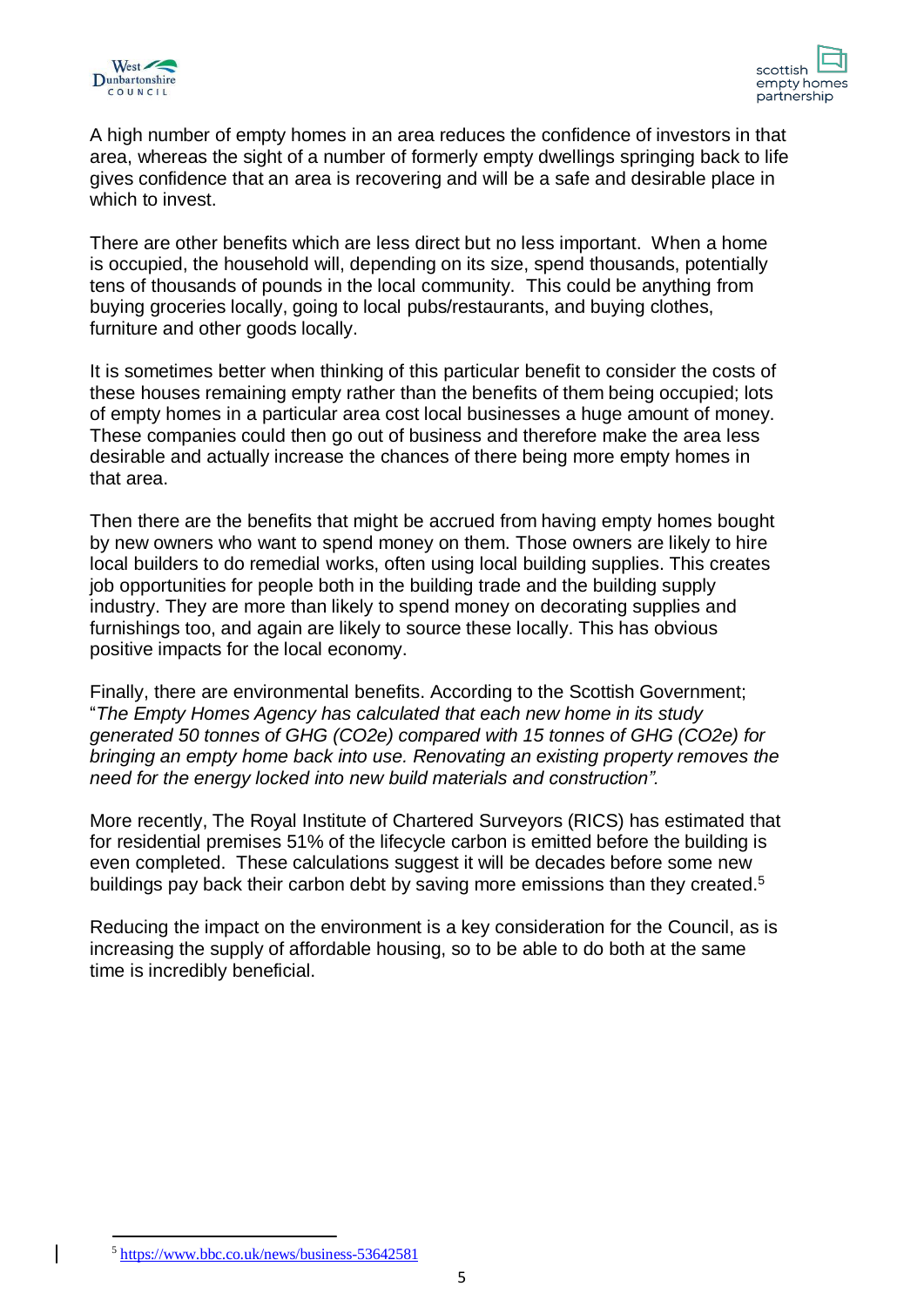



# **Section 3 – Options for owners**

The Empty Homes Officer uses an approach to engaging with owners that involves:

- Advice and information:
- Financial and practical assistance; and
- Enforcement.

# **Advice and Information**

The reasons for homes becoming and remaining empty are varied. In many cases, the provision of advice and information is enough to encourage an owner to bring their property back into use. Advice and information is made available through a suite of leaflets that are available on the Council's dedicated Empty Homes webpage. The EHO will go out to meet with a homeowner at their empty property if necessary, work out why the property is empty and explain the various options that are available to them to assist getting the property back into use. The EHO will then maintain regular contact with the owner to see what stage the property is at and continually provide support and assistance until the property is brought back into use.

Maintaining contact with an owner and achieving the aim of getting the property back into use can be a long process due to problems getting owners to engage and then getting them to address the problems associated with their property. Since the initiative began in 2012 and to March 2020, 94 properties have successfully been brought back into use in West Dunbartonshire through the advice and information route. More than half of these have been in the last two years. Some of these cases being in progress for a year or more before they could finally be closed off.

# **Financial and practical assistance**

Financial assistance is available to Empty Homes owners in the form of the Empty Homes Loan Fund. The Council has a £150,000 fund from the Scottish Government to enable us to offer loans of up to £15,000 to owners of properties that have been empty for over 6 months and currently do not meet the repairing standard.

Once renovated to an acceptable standard, properties can be used as affordable housing for a minimum of 5 years. The rental income will run at approximately 10% below current Local Housing Allowance (LHA) rates. This income will be used initially to pay off loans then subsequently as income to the landlord.

Loan repayments to the Council are recycled allowing for the fund to be used to provide further loans to upgrade more empty properties until repayment by the Council to the Scottish Government is required.

Some owners are reluctant to let their properties and do not want to fall into the role of being an 'accidental landlord'. The Council also participates in the "Loan to Sell" option available via this fund. This is designed to target owners of empty properties who wish to refurbish their property and subsequently sell them, as opposed to renting them out.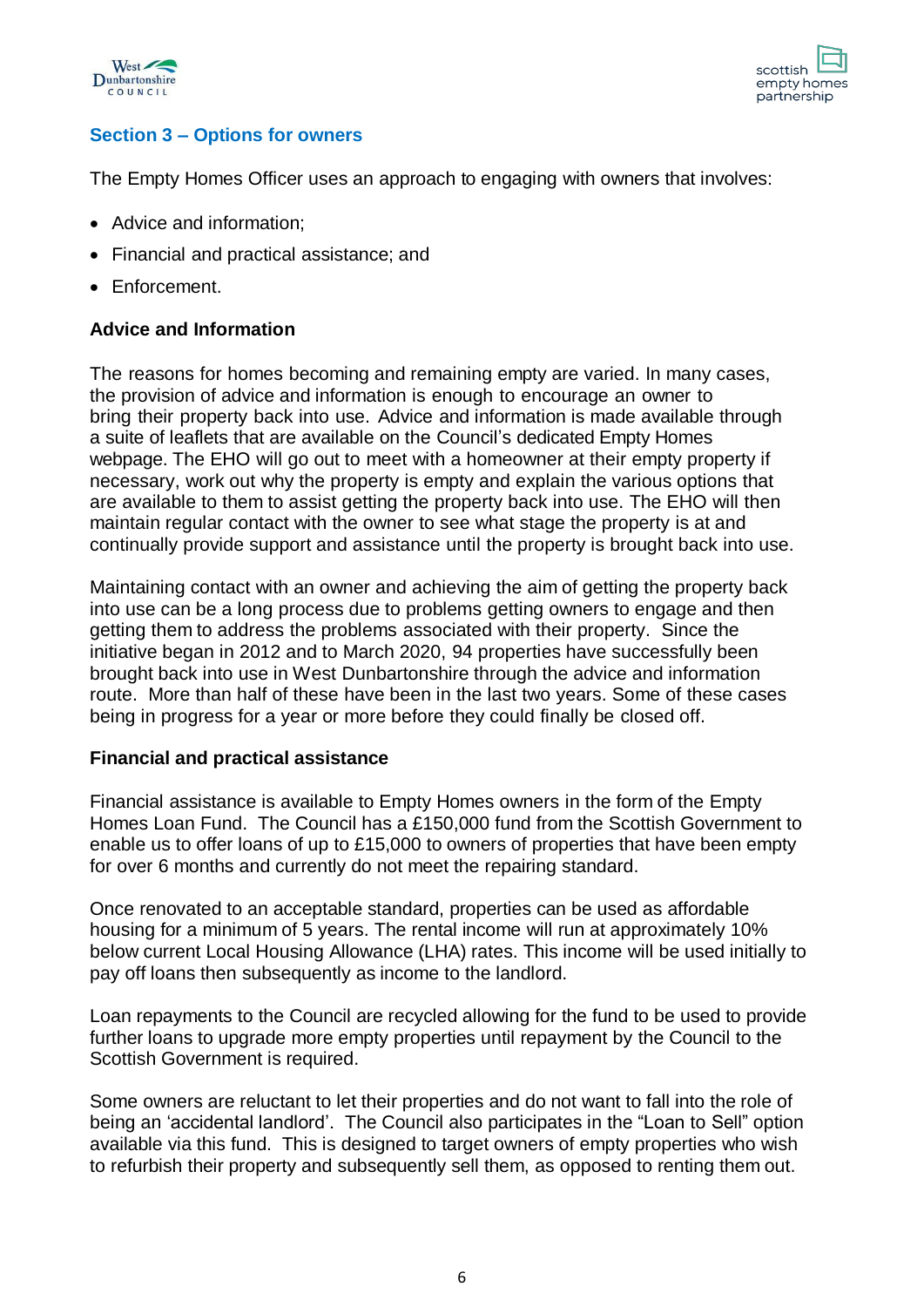



When participating in the Loan to Sell scheme, the owner can borrow up to the £15,000 then sell the property, in line with Scottish Government LIFT (Low cost Initiative for First Time buyers) prices, known as the Open Market Shared Equity Scheme (OMSE), where the prices are based on the number of bedrooms.

When an owner wishes to participate in either loan scheme the council carries out a Schedule of Works for the owner which highlights to them the necessary works required for the property to be brought up to the repairing standard.

BEFORE RENOVATION AFTER RENOVATION





To date, the take up of each loan fund option has been relatively low with owners being put off by the tight regulations placed upon them, criteria includes renting at 10% less than the Local Housing Allowance rate, selling at the restricted OMSE rate and also that a charge is secured against the title of the property as security of the loan. The Council is looking at options to try to make the Loan Fund a more viable option and has submitted a request to the Scottish Government to vary the conditions of the loan to include the option of loan to occupy and to ease the restrictions on selling and renting.

The Scottish Government expected 60% of the empty homes loan fund to be repaid by March 2019. However the Empty Homes Loan fund is being reviewed and this repayment has been delayed. The Scottish Government has intimated that the fund may now have to be paid in full by 2023. The Scottish Government have said that they would consider changes to the loan fund to allow participating Councils to use unspent money in conjunction with Registered Social Landlords (RSL's) for buying properties. RSL's have been briefed about this potential funding stream and they have been asked to contact the EHO if they wish to express an interest.

The Council revised the Buy Back Policy in October 2019 and it is hoped that this will also help more suitable family homes being brought back into use. The Buy Back Scheme is financed through the Housing Revenue Account and is regularly monitored. One of the key aims of the Buy Back Policy is to potentially assist with empty homes. To date 40 properties in total have been bought back via the Council's Buy-Back Scheme, 15 of these have been empty properties. Should more empty properties be able to be purchased through this scheme, the Council could then use the existing Empty Homes Loan Fund to refurbish these properties if necessary, and have more family homes available for social rent for perpetuity.

The EHO keeps up to date with any other funding streams that become available and prepares bids for any that the Council could benefit from.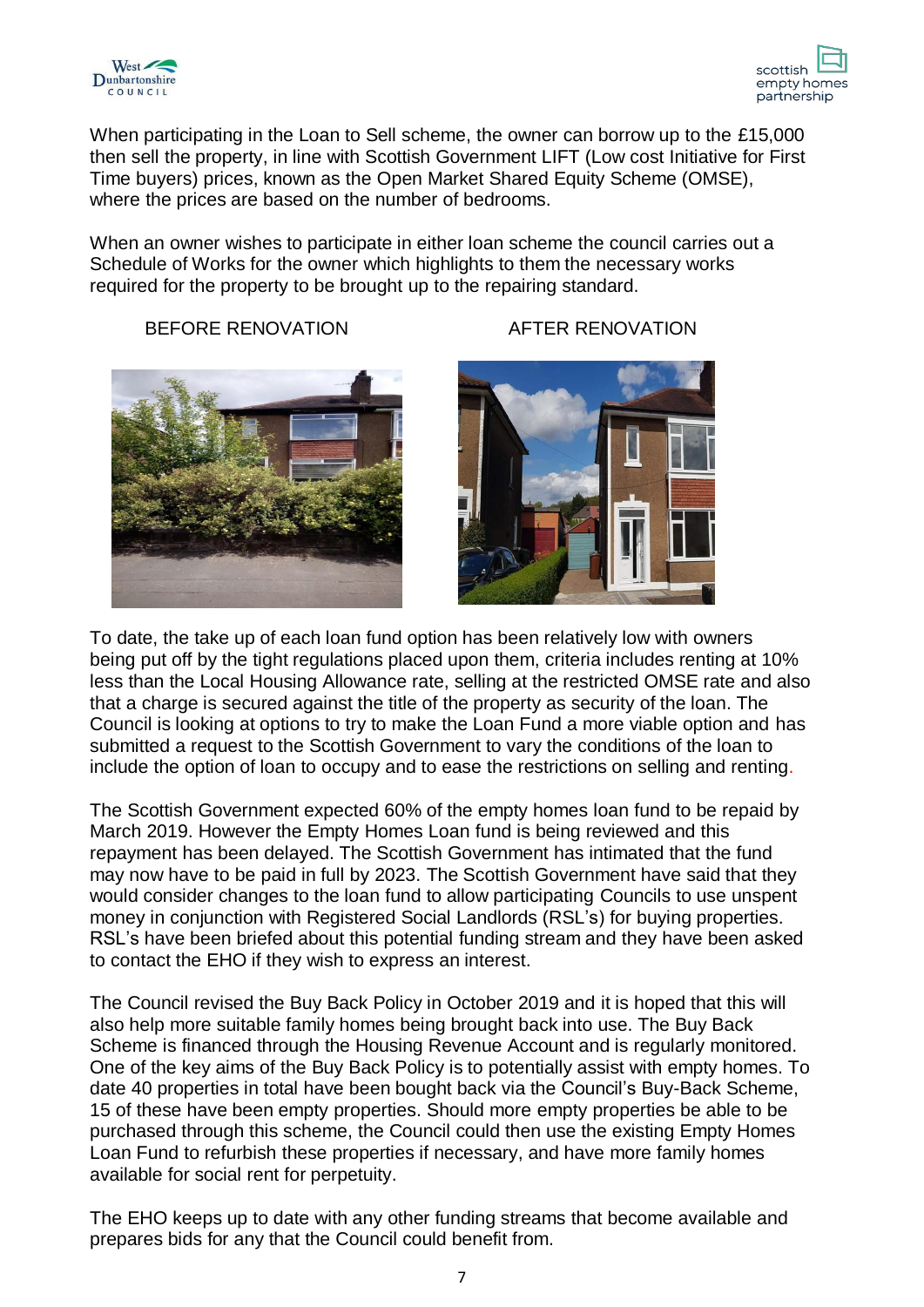



# **Enforcement**

The Council has powers to use a Compulsory Purchase Order to try and force an owner into action and, if they don't act, to take possession of the property so the Council can sell it and then recover their costs. This is a very costly and time consuming process and there is no guarantee that the Council would be able to actually recoup their losses (as this would depend on the value of the property).

The Scottish Government have said they intend to legislate to introduce a Compulsory Sale Order Power for vacant land and buildings. This would allow local authorities to force long term empty homes onto the open market so someone else can reuse them. This would give the EHO an additional tool in those instances where all other means of engaging with the owner have been exhausted. The intended legislation that would introduce these powers was delayed because of BREXIT and has further been delayed because of the COVID-19 pandemic.

# **Section 4 – West Dunbartonshire approach to Empty Homes**

# **Investigating Empty Homes**

Letters and surveys are sent out to all registered empty homes owners dependant on the Council Tax discount they are receiving. Surveys are returned and the EHO acts on the results accordingly and tailors the empty homes service offered to the owner. Follow up letters are also sent to those who do not reply to initial enquiries about their empty properties. A database of information has been collated from these surveys and this outlines the properties that have been targeted and the progress to date. Through close working with other Council departments properties that are empty but not recorded as such can also be targeted. These are usually highlighted through neighbour complaints, Councillor enquires or referrals from other council departments such as Environmental Health.

As mentioned, a property may become empty for various reasons such as, reluctance to let out, probate, bankruptcy, long term care, or simply a lack of awareness on the owners part. The surveys help the EHO find out why the property is empty and help point out the best course of action to bring a property back into use.

Empty homes can be a financial drain on owners and can cause unnecessary stress and anxiety. The impact is exacerbated by the current financial climate, due to an increasing number of owners being unable to sell their properties for the desired price. The EHO acts as a point of contact for these owners who in some cases feel they have no one to turn to and cannot see other options available to them.

Challenges include owners who do not want to engage with the EHO over their property, as it is privately owned and they do not see it as the Council's business regarding what they do with their property. Some measures have been initiated to try to mitigate this type of response from owners but additional powers that could help to force these owners into action would certainly help empty homes work.

Not all empty properties are located in run down areas, nor are they always semi derelict, boarded up and causing a problem. A large number of properties naturally become empty, such as for periods of time between buying and selling and in between tenancies. These properties can be viewed as 'quick win' properties, where with a little intervention from the EHO they can quickly be turned around and brought back into use.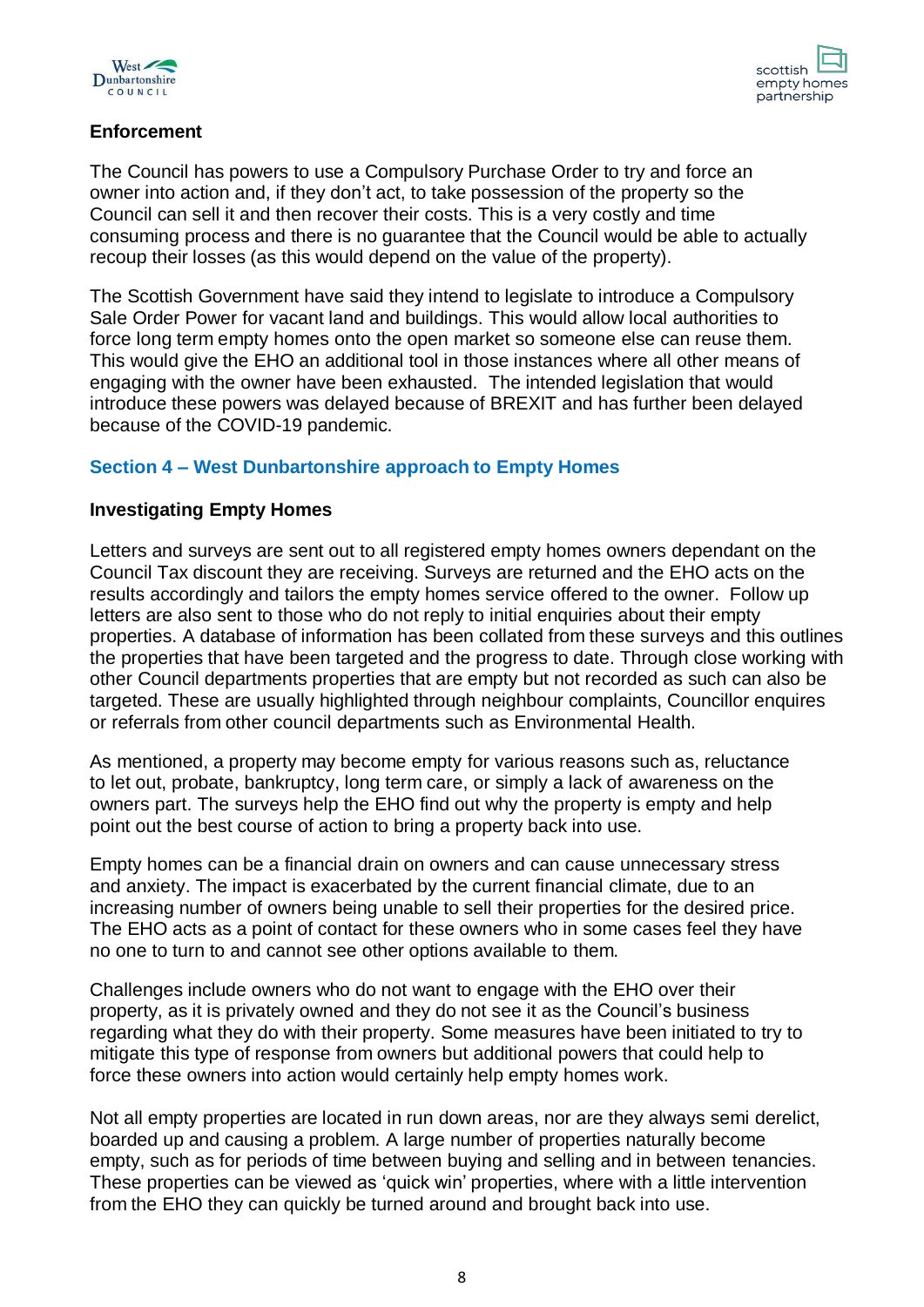



# **Council Tax**

An owner may also not have realised they are being charged Council Tax for an empty home, they may not be able to afford to pay and some disagree with the principle that they should be paying. Providing assistance to bring these properties back into use has a positive impact in terms of debt recovery as owner will often clear their arrears once their house is sold or let and new owners/tenants tend to pay their Council Tax more promptly.

On the 1 April 2013, the Local Government Finance (Unoccupied properties etc.) (Scotland) Act 2012 came into force. This allows local authorities to charge increased Council Tax on certain homes that have been empty over a year.

On 6 February 2014 the Council approved the following changes which came into effect on 1 April 2014:

- to reduce the Council Tax discount for empty and unfurnished properties from 50% to 10% after 6 months;
- to remove the 10% current discount currently awarded after 12 months; and
- to charge the full Council Tax liability for the property plus an additional 100% charge for properties which have been empty for more than 12 months, except where the liable party can produce evidence of the property being actively marketed for sale or rent at realistic market price.

Supplementary Guidance on Local Authority Discretion was released by the Scottish Government in March 2015, to highlight to Local Authorities that a blanket approach to the increased charge can be too punitive to force upon all empty home owners. The Scottish Government confirmed that they would keep the guidance under review and the guidance was reviewed again in April 2018. This guidance provided clarification on the flexibility local authorities have in applying a council tax increase on long-term empty homes.

West Dunbartonshire Council implemented the following discretionary element to the increased charge in 2015:

- Introduction of a discretionary element for a maximum of 3 months for new owners that have purchased a property and where the property has exhausted all previous exemptions and discounts. This provides a safeguard for new owners who have purchased empty properties that require work to be completed, that is not structural or major, to bring the property up to a suitable standard for habitation;
- A further discretionary period of up to 9 months will be considered to bring the property back into use if the owner has agreed with the Council to:
	- a. take positive steps to occupy their property and
	- b. agree to an 8 weekly inspection to review progress.

The introduction of this 200% Council Tax charge on properties empty over a year, means that owners who are not actively working on their empty property or have it for sale or let, have this additional financial burden. In some instances, council tax may have been in arrears prior to the 200% charge being imposed, or go into arrears as a result of the charge being imposed. If the owner cannot afford to pay council tax, the money is a debt that the council may find hard to recover<sup>6</sup>.

<sup>&</sup>lt;sup>6</sup> Scottish Empty Homes Partnership Empty Homes Value Tool 2020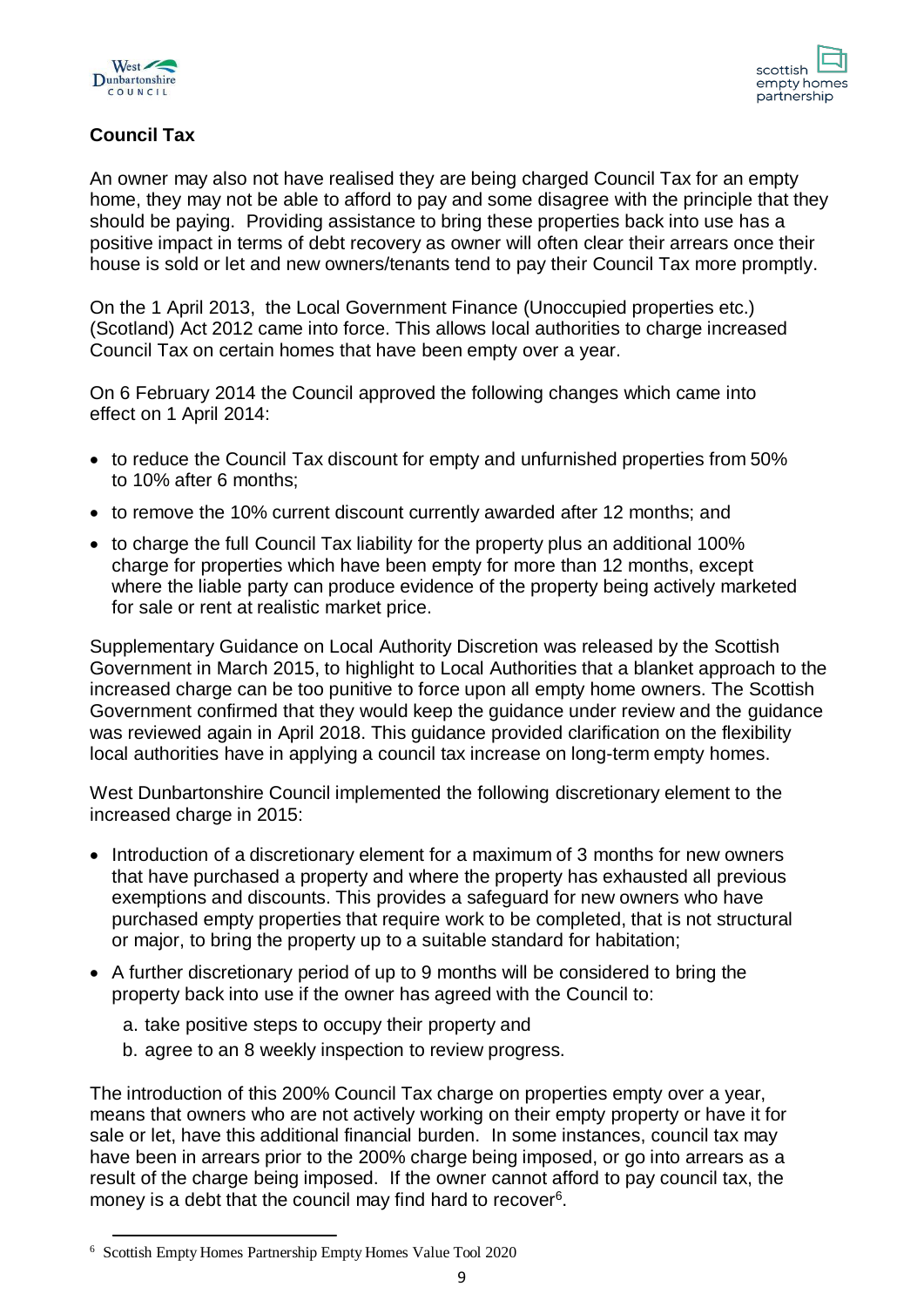

Owners that wish to receive the discretionary element for their increased Council Tax are signposted to the EHO by Council Tax staff. These owners then must allow the EHO to carry out 8 weekly inspections to see if works are being carried out on the property to bring it back into use, in order to be eligible for this discretion.

The EHO also works closely with Council Tax and Corporate Debt regarding empty properties that are sitting with high levels of council tax debt in order to try to get these back into use and address the debt levels. This has achieved significant returns in council tax debt that may otherwise have remained uncollected. A report was submitted to the Housing Improvement Board in October 2018 advising that 3 cases had resulted in the collection of over £41,000 in council tax arrears. At April 2020, there were 121 properties being charged the 200% levy, with 24 properties receiving the discretionary discount.

This cooperation also provides the benefit of data cleansing, as the engagement of EHO helps Council Tax to reclassify properties correctly through correspondence with owners. This usually involves a transition from being classified as empty to being correctly updated to now being back in use, which some owners either forget to do or assume it will be done automatically when they update the electoral register.

# **Section 5 – Monitoring and review of strategy**

# **Monitoring**

The Council has developed ways of working in relation to Empty Homes that enables targets to be monitored. Homes that have been brought back into use through local authority involvement count towards a target of bringing 25 properties per year back into use. In instances where the EHO is working directly with owners to bring a property back in use, these also count towards being back in use.

Without the intervention of the Empty Homes Officer these properties may not have been brought back into use. Based on an average Council Tax band D, the table below provides details of the annual financial gain to the local authority by bringing properties back in to use.

| Properties brought back into use via direct engagement |                                                   |               |                    |  |  |  |
|--------------------------------------------------------|---------------------------------------------------|---------------|--------------------|--|--|--|
|                                                        | Amount of empty Council Tax -                     |               | <b>Accumulated</b> |  |  |  |
| Year                                                   | homes                                             | <b>Band D</b> | figure             |  |  |  |
| 2013/14                                                | 2                                                 | £1,163.00     | £2,326.00          |  |  |  |
| 2014/15                                                | 6                                                 | £1,163.00     | £9,304.00          |  |  |  |
| 2015/16                                                | 20                                                | £1,163.00     | £32,564.00         |  |  |  |
| 2016/17                                                | 16                                                | £1,163.00     | £51,172.00         |  |  |  |
| 2017/18                                                | 0 (post vacant)                                   | £1,163.00     | £51,172.00         |  |  |  |
| 2018/19                                                | 19                                                | £1,233.83     | £74,614.77         |  |  |  |
| 2019/20                                                | 31                                                | £1,293.55     | £114,714.82        |  |  |  |
|                                                        |                                                   |               |                    |  |  |  |
|                                                        | <b>Total of all years</b>                         | £335,867.59   |                    |  |  |  |
|                                                        |                                                   |               |                    |  |  |  |
|                                                        | Total amount of properties returned to use        | 94            |                    |  |  |  |
|                                                        |                                                   |               |                    |  |  |  |
|                                                        | Works in progress to bring property back into use |               |                    |  |  |  |
| 2020                                                   | 34                                                |               |                    |  |  |  |